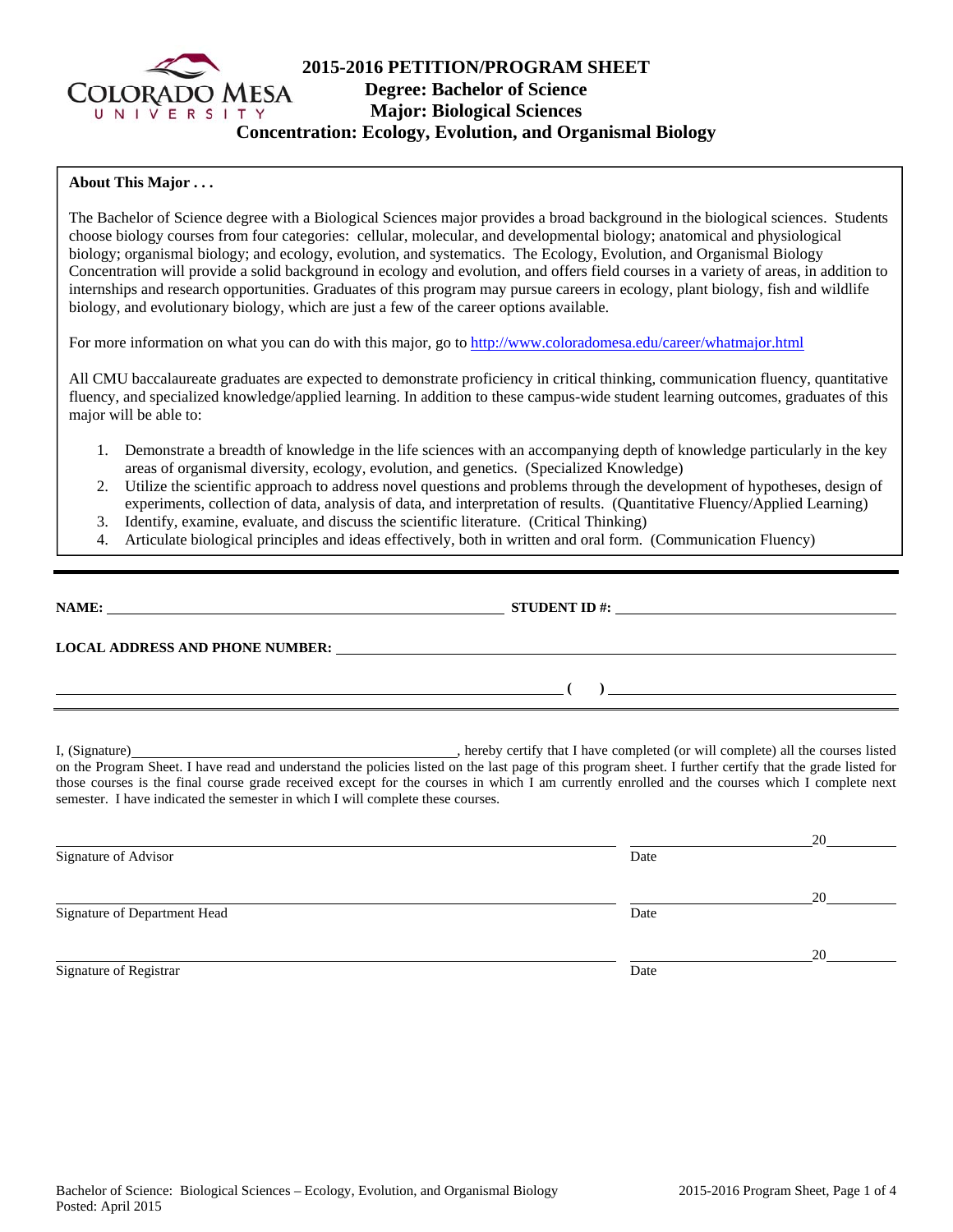### **DEGREE REQUIREMENTS:**

- 120 semester hours total (Students must complete a minimum of 30 of the last 60 hours of credit at CMU, with at least 15 semester hours in major discipline courses numbered 300 or higher).
- 40 upper division credits (A minimum of 15 taken at the 300-400 course levels within the major at CMU).
- 2.00 cumulative GPA or higher in all CMU coursework
- A 2.5 GPA is required in the major courses. A "C" or higher is required in all major courses.
- Pre-collegiate courses (usually numbered below 100) cannot be used for graduation.
- A student must follow the CMU graduation requirements either from 1) the program sheet for the major in effect at the time the student officially declares a major; or 2) a program sheet for the major approved for a year subsequent to the year during which the student officially declares the major and is approved for the student by the department head. Because a program may have requirements specific to the degree, the student should check with the faculty advisor for additional criteria. It is the student's responsibility to be aware of, and follow, all requirements for the degree being pursued. Any exceptions or substitutions must be approved by the student's faculty advisor and Department Head.
- When filling out the program sheet a course can be used only once.
- Essential Learning Capstone should be completed between 45 and 75 hours.
- See the "Undergraduate Graduation Requirements" in the catalog for additional graduation information.

**ESSENTIAL LEARNING REQUIREMENTS** (31 semester hours) See the current catalog for a list of courses that fulfill the requirements below. If a course is an Essential Learning option and a requirement for your major, you must use it to fulfill the major requirement and make a different selection for the Essential Learning requirement.

| Course No Title                                                                                                                                                                                                                                                                                        |        | Sem.hrs Grade Term/Trns |
|--------------------------------------------------------------------------------------------------------------------------------------------------------------------------------------------------------------------------------------------------------------------------------------------------------|--------|-------------------------|
| <b>English</b> (6 semester hours, must receive a grade of "C" or better and<br>must be completed by the time the student has 60 semester hours.)<br><b>ENGL 111 English Composition</b><br><b>ENGL 112 English Composition</b>                                                                         | 3<br>3 |                         |
| <b>Math</b> MATH 113 or higher (3 semester hours, must receive a grade of<br>"C" or better and must be completed by the time the student has 60<br>semester hours.)<br>MATH 113 College Algebra<br>*3 credits apply to the Essential Learning requirements and 1 credit<br>applies to elective credit. | 4*     |                         |
| <b>Humanities</b> (3 semester hours)                                                                                                                                                                                                                                                                   |        |                         |
| the control of the control of the control of the control of<br>Social and Behavioral Sciences (6 semester hours)                                                                                                                                                                                       |        |                         |
| <b>Natural Sciences</b> (7 semester hours, one course must include a lab.)<br>PHYS 112/112L* is typically required for admission to graduate<br>schools. If chosen, 4 credits apply to the Essential Learning requirement<br>and 1 credit applies to elective credit.                                  |        |                         |
| $\begin{array}{c} \begin{array}{c} \begin{array}{c} \end{array} \end{array}$ $\begin{array}{c} \begin{array}{c} \end{array} \end{array}$ $\begin{array}{c} \begin{array}{c} \end{array} \end{array}$                                                                                                   |        |                         |
| History (3 semester hours)<br><b>HIST</b><br><u> 1999 - Johann Stein, markin sammann an d</u>                                                                                                                                                                                                          |        |                         |
| Fine Arts (3 semester hours)                                                                                                                                                                                                                                                                           |        |                         |

Course No Title Sem.hrs Grade Term/Trns

#### **WELLNESS REQUIREMENT** (2 semester hours)

|                  | WELLNESS REQUIREMENT (2 semester hours)                          |   |                                                                 |
|------------------|------------------------------------------------------------------|---|-----------------------------------------------------------------|
| <b>KINE 100</b>  | <b>Health and Wellness</b>                                       |   |                                                                 |
|                  | KINA 1                                                           |   |                                                                 |
|                  |                                                                  |   |                                                                 |
|                  | <b>ESSENTIAL LEARNING CAPSTONE</b> (4 semester hours)            |   |                                                                 |
| <b>ESSL 290</b>  | <b>Maverick Milestone</b>                                        |   |                                                                 |
|                  | (see English $&$ math pre-reqs) 3                                |   |                                                                 |
| <b>ESSL 200</b>  | Essential Speech (co-requisite) 1                                |   |                                                                 |
|                  |                                                                  |   |                                                                 |
|                  | FOUNDATION COURSES (17-19 semester hours) Must receive a         |   |                                                                 |
|                  | grade of "C" or better and should be completed by the end of the |   |                                                                 |
| sophomore year.  |                                                                  |   |                                                                 |
| <b>BIOL 105</b>  | Attributes of Living Systems                                     | 3 |                                                                 |
|                  | BIOL 105L Attributes of Living Systems                           |   |                                                                 |
|                  | Lab                                                              | 1 |                                                                 |
|                  | CHEM 131* General Chemistry I                                    | 4 |                                                                 |
|                  | CHEM 131L* General Chemistry I Lab                               | 1 | <u> 1989 - Jan Barbara Barat III a Shekara Tanzania a Tsara</u> |
| <b>CHEM 132*</b> | General Chemistry                                                | 4 |                                                                 |
|                  | CHEM 132L* General Chemistry Lab                                 | 1 |                                                                 |
|                  | STAT 200 <sup>†</sup> Probability and Statistics                 | 3 |                                                                 |
| 0R               |                                                                  |   |                                                                 |
| MATH 151†        | Calculus I                                                       | 5 |                                                                 |

\*A higher level subject may be taken in the same category with advisor approval. Organic Chemistry may be required for admission to some graduate programs.

†Statistics **and** Calculus may be required for admission to some graduate programs.

#### **BIOLOGICAL SCIENCES MAJOR REQUIREMENTS**

(51 semester hours) A 2.5 GPA is required in the major courses. A "C" or better is required in all major courses.

|                      | <b>Required Core Courses</b> (10 semester hours)       |                |  |
|----------------------|--------------------------------------------------------|----------------|--|
| <b>BIOL 208</b>      | <b>Fundamentals of Ecology</b>                         |                |  |
|                      | and Evolution                                          | 3              |  |
| <b>BIOL 208L</b>     | <b>Fundamentals of Ecology</b>                         |                |  |
|                      | and Evolution Lab                                      | 1              |  |
| <b>BIOL 301</b>      | Principles of Genetics                                 | 3              |  |
| <b>BIOL 301L</b>     | Principles of Genetics Lab                             | 1              |  |
| <b>BIOL 483</b>      | <b>Senior Thesis</b>                                   | 2              |  |
|                      |                                                        |                |  |
|                      | <b>Required Related Study Area</b> (21 semester hours) |                |  |
| <b>PHYS 111</b>      | General Physics I                                      | 4              |  |
| PHYS <sub>111L</sub> | General Physics I Lab                                  | 1              |  |
| <b>BIOL 106</b>      | Principles of Animal Biology                           | 3              |  |
| <b>BIOL 106L</b>     | Principles of Animal Biology                           |                |  |
|                      | Lab                                                    | 1              |  |
| <b>BIOL 107</b>      | Principles of Plant Biology                            | 3              |  |
| <b>BIOL 107L</b>     | Principles of Plant Biology Lab                        | 1              |  |
|                      |                                                        |                |  |
| <b>BIOL 403</b>      | Evolution                                              | 3              |  |
| <b>BIOL 405</b>      | <b>Advanced Ecological Methods</b>                     | 3              |  |
| <b>BIOL 405L</b>     | <b>Advanced Ecological Methods</b>                     |                |  |
|                      | Lab                                                    | $\overline{c}$ |  |
|                      |                                                        |                |  |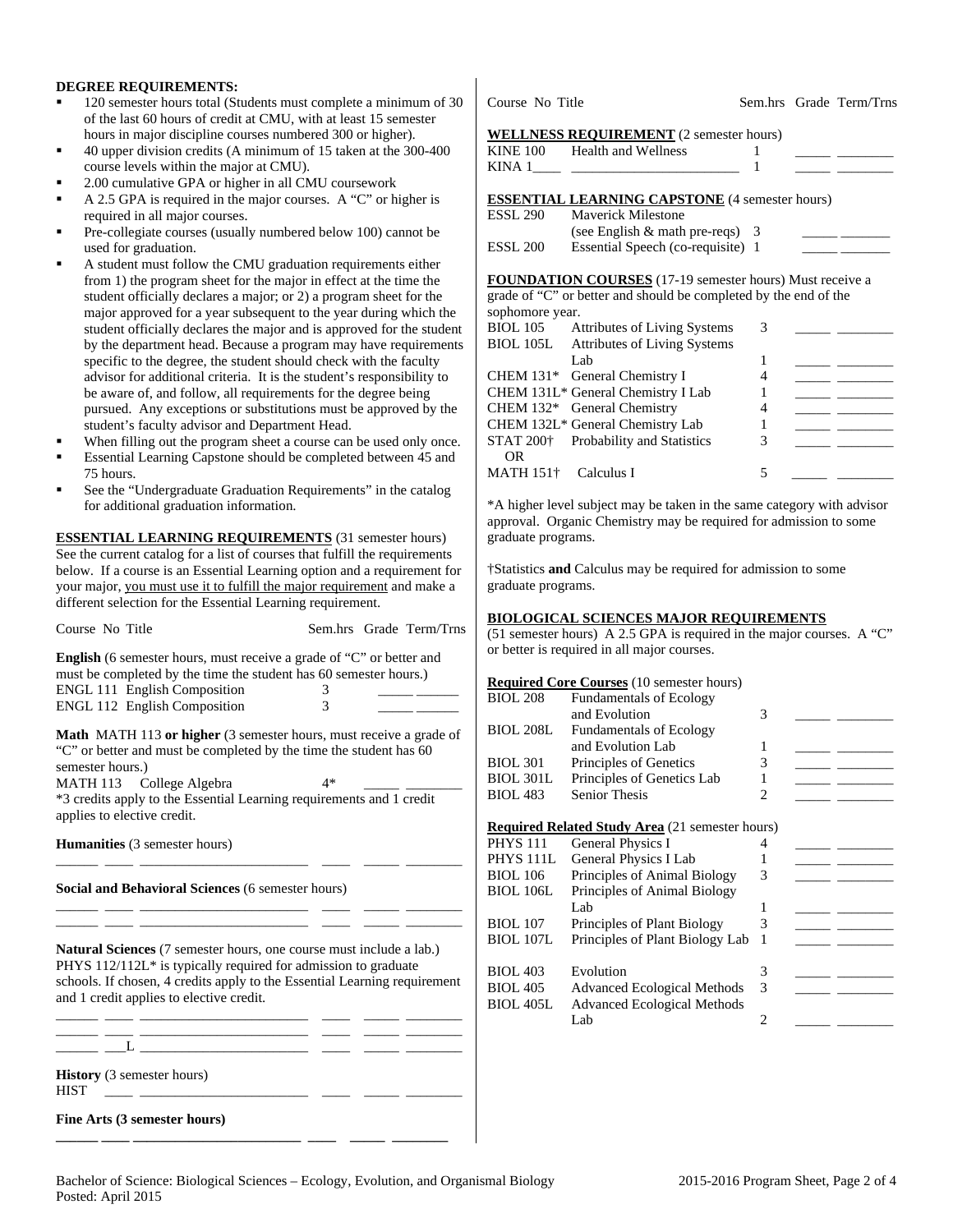| Course No Title                                                                                                                                                                                                                                                                                                                                                                                                                                                                                                                                                                                                                                                                            | Sem.hrs Grade Term/Trns | Course No                                                                                                                                                                                                                                                                               | Title                                                                                                                                                                                                                                                                                                                                                                                                                                                                                                                                                                                                                                 |              | Sem.hrs Grade Term/Trns |
|--------------------------------------------------------------------------------------------------------------------------------------------------------------------------------------------------------------------------------------------------------------------------------------------------------------------------------------------------------------------------------------------------------------------------------------------------------------------------------------------------------------------------------------------------------------------------------------------------------------------------------------------------------------------------------------------|-------------------------|-----------------------------------------------------------------------------------------------------------------------------------------------------------------------------------------------------------------------------------------------------------------------------------------|---------------------------------------------------------------------------------------------------------------------------------------------------------------------------------------------------------------------------------------------------------------------------------------------------------------------------------------------------------------------------------------------------------------------------------------------------------------------------------------------------------------------------------------------------------------------------------------------------------------------------------------|--------------|-------------------------|
| <b>Additional Biology Courses</b> (20 semester hours, chosen from the lists<br>below) At least 16 of the credit hours must be 300 level or above.                                                                                                                                                                                                                                                                                                                                                                                                                                                                                                                                          |                         | Electives (13-15 credit hours) (All college level courses, not listed<br>above, that will bring your total semester hours to 120 hours, including<br>40 upper division hours.) Up to 10 upper division hours may be needed.<br>BIOL 499 Internship or research courses are recommended. |                                                                                                                                                                                                                                                                                                                                                                                                                                                                                                                                                                                                                                       |              |                         |
|                                                                                                                                                                                                                                                                                                                                                                                                                                                                                                                                                                                                                                                                                            | ___ ________ ____       |                                                                                                                                                                                                                                                                                         | MATH 113 College Algebra<br>PHYS112/112L General Physics                                                                                                                                                                                                                                                                                                                                                                                                                                                                                                                                                                              | $1*$<br>$1*$ |                         |
| Category 1: Cellular, Molecular, and Developmental<br>BIOL 302 Cellular Biology (3)<br>BIOL 310/310L Developmental Biology and Lab (3) / (2)<br>BIOL 343 Immunology (3)<br>BIOL 344/344L Forensic Molecular Biology and Lab (3) / (1)<br>BIOL 371L Lab Investigations in Cellular and Molecular Biology (3)<br>BIOL 425 Molecular Genetics (3)<br>BIOL 442 Pharmacology (3)<br>CHEM 315/315L Biochemistry I and Lab (3) / (1)<br>CHEM 316 Biochemistry II (3)<br>Category 2: Organismal                                                                                                                                                                                                    |                         |                                                                                                                                                                                                                                                                                         | Category 3: Anatomical and Physiological<br>BIOL 209/209L Human Anatomy & Physiology I and Lab $(3) / (1)$<br>BIOL 210/210L Human Anatomy & Physiology II and Lab (3) / (1)<br>BIOL 241 Pathophysiology (4)<br>BIOL 341/341L General Physiology and Lab (3) / (1)<br>BIOL 342/342L Histology and Lab (2) / (2)<br>BIOL 409/409L Gross and Developmental Human Anatomy (2) / (2)<br>BIOL 410/410L Human Osteology and Lab (3) / (1)<br>BIOL 421/421L Plant Physiology and Lab (3) / (1)<br>BIOL 423/423L Plant Anatomy and Lab (3) / (2)<br>BIOL 426/426L Intro to Electron Microscopy and Lab (2) / (2)<br>BIOL 441 Endocrinology (3) |              |                         |
| BIOL 250/250L Intro to Microbiology and Lab (3) / (2)<br>BIOL 316/316L Animal Behavior and Lab (3) / (1)<br>BIOL 322/322L Plant Identification and Lab (2) / (2)<br>BIOL 331/331L Insect Biology and Lab $(3) / (2)$<br>BIOL 333 Marine Biology (3)<br>BIOL 335/335L Invertebrate Zoology and Lab (3) / (1)<br>BIOL 336 Fish Biology (3)<br>BIOL 350/350L Microbiology and Lab (3) / (1)<br>BIOL 411/411L Mammalogy and Lab $(3) / (1)$<br>BIOL 412/412L Ornithology and Lab $(3) / (1)$<br>BIOL 413/413L Herpetology and Lab (3) / (1)<br>BIOL 431/431L Animal Parasitology and Lab (3) / (1)<br>BIOL 433 Marine Invertebrate Communities (3)<br>BIOL 450/450L Mycology and Lab (3) / (2) |                         |                                                                                                                                                                                                                                                                                         | Category 4: Ecology, Evolution, and Systematics<br>BIOL 211/211L Ecosystem Biology and Lab (4) / (1)<br>BIOL 315 Epidemiology (3)<br>BIOL 320 Plant Systematics (3)<br>BIOL 321/321L Taxonomy of Grasses and Lab (2) / (2)<br>BIOL 332/332L Introduction to GIS $(2) / (1)$<br>BIOL 406 Plant-Animal Interactions (3)<br>BIOL 407 Tropical Field Biology (5)<br>BIOL 408 Desert Ecology (3)<br>BIOL 414/414L Aquatic Biology and Lab (3) / (1)<br>BIOL 415 Tropical Ecosystems (2)<br>BIOL 418/418L Wildlife Management and Lab (3) / (2)<br>GEOL 305 Cartography for GIS (1)<br>GEOG 131 Introduction to Cartography (3)             |              |                         |

NOTE: Topics courses (BIOL 196/296/396/496) as well as research courses (BIOL 387/487), internships (BIOL 499), teaching practicum (BIOL 493), and independent study (BIOL 495) may not be used as Additional Biology Courses but must be used for elective credit.